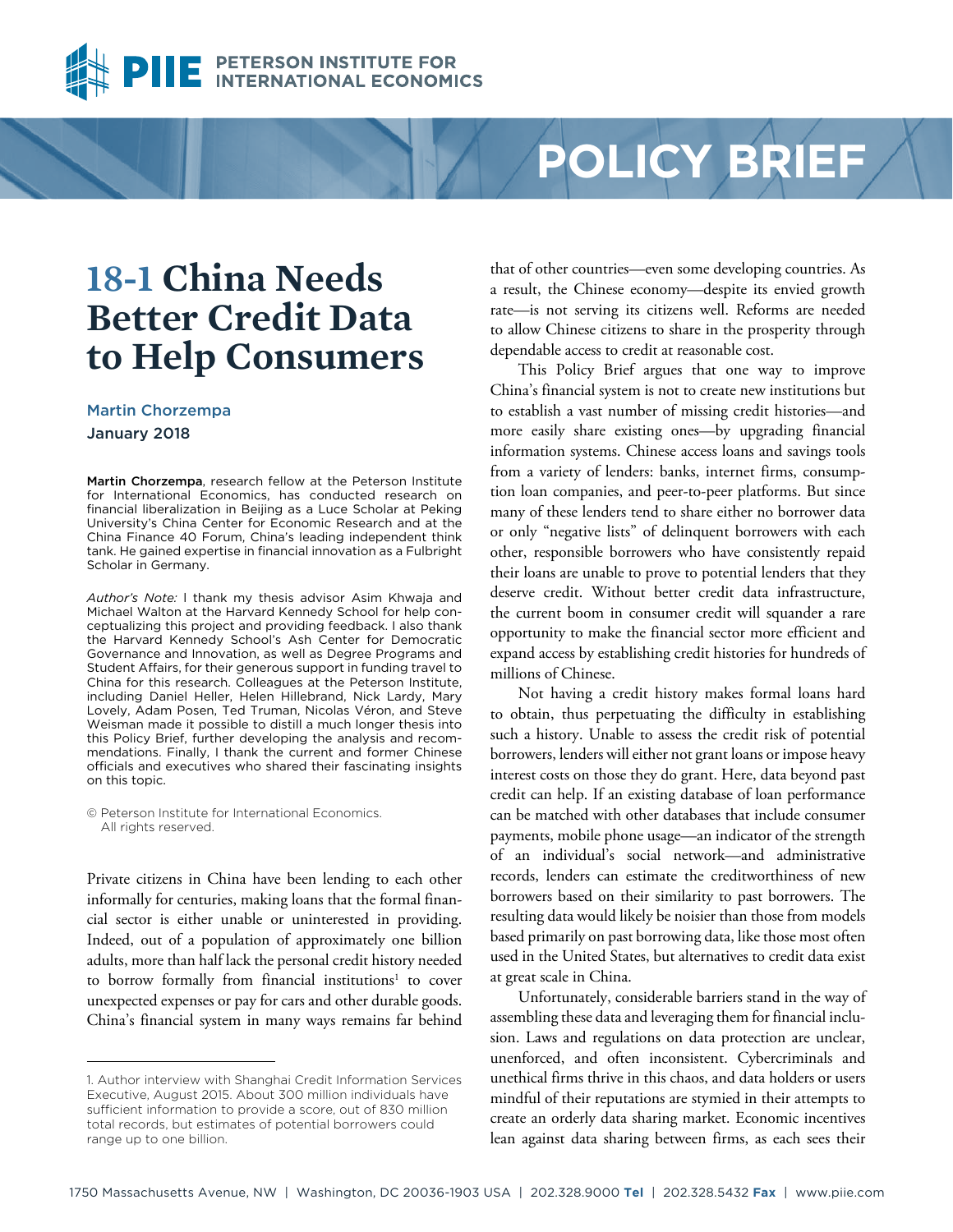hoard of data as a unique competitive advantage. The costs of surmounting the technical barriers to integration can also be prohibitive.

But two policy changes can help overcome these difficulties. First, the Chinese government should enshrine in legislation the right for consumers to access and share the data that firms are collecting on them, as part of a comprehensive data protection law that creates consistent principles across industries. To preserve security and privacy, standards should ensure that individuals can also revoke the right to access and use their data, giving them more control than is possible at present. If consumers can share their own data with potential lenders, firms with large datasets will not be able to hold that data hostage, and consumers can then use their data to shop around for the best credit offer.

Second, regulators should encourage more partnerships between traditional financial institutions and newer financial technology players. Each has a comparative advantage for lending to new groups of people: Banks have the lending capital tech firms lack, and tech firms have new forms of data on the many consumers who lack the traditional credit data banks use to evaluate creditworthiness. The economic and social value of banks' capital and technology firms' data are higher when combined through partnership than if each try to lend separately.

These changes would establish a more orderly, efficient mechanism for creating consumer credit scores using new sources of data. At least for now, such changes would maintain the current financial information system in which traditional credit data is primarily housed at the central bank's credit registry. Nevertheless, the long-term vision should be a decentralized system that is both more difficult to hack and puts individuals in control of who can access their personal information.

This Policy Brief also describes the gaping holes in the consumer credit market and the reasons why these data are not shared today. It recommends laying the legal foundation for and proposes key aspects of an information system that gives consumers more control of their data and how they are shared, expanding access to credit while increasing privacy and security. The result will have deep implications for China's economic rebalancing, efficiency of the financial sector, and the security of Chinese citizens living increasingly online lives.

The scope of this Brief is limited to issues surrounding data that are useful for credit evaluation. While existing data systems are likely to eventually serve as inputs for the far more ambitious government-run social credit system that aims to integrate social and financial data across China—a system to evaluate individuals on a far broader set of criteria for everything from jobs to government contracts and loans—analysis of social credit will be reserved for future work.

#### **CONSUMER CREDIT IN CHINA**

Consumer credit through China's formal financial sector only effectively appeared in the 2000s and has a long way to go. The data on the share of adults engaging in formal sector borrowing are highly inconsistent across data sources, ranging from 10 percent in the World Bank Global Findex Database in 2014 (World Bank 2014) to 38.4 percent reported in the International Monetary Fund's Financial Access Survey in 2016 (IMF 2016). The true figure probably lies between these estimates nearer to the higher figure, as 10 percent would imply far fewer borrowers accessing credit than the number of Chinese who have generated a borrowing history, and 38.4 percent is higher than but close to the share of adults with scorable borrowing histories. Either way, over half of Chinese adults are not accessing formal credit. This is true even though China's financial system and outstanding credit frequently make headlines as among the largest in the world relative to its economy.

Some may argue that the high proportion of citizens outside the formal credit system is not a problem, and that China's high savings means that its individuals have less need to borrow. But the high overall credit outstanding combined with a low share of individuals engaging in formal borrowing point to a problem with distribution and access. The China Household Finance Survey found in 2011 that 50 percent of Chinese households consumed as much or more than their income, thus having either zero or negative savings rates (Gan 2012). In addition, people in middle and lower income brackets save for precautionary purposes, because they cannot count on access to credit in an emergency (Orlik and Chen 2015). The credit needs of these individuals shows up in the informal sector instead: 43 percent of rural adults and 27 percent of urban adults use expensive informal credit (figure 1), which does not help them establish a credit history at the central bank's credit registry. This evidence suggests Chinese borrowers lack an on-ramp that allows them to enter the formal credit system.

Despite these challenges, the credit situation has been improving. More recent official data from the central bank, the People's Bank of China (PBOC), show that loans to households2 as a share of total credit has more than doubled in the last eight years, up from 12 percent in mid-2009 to 26 percent today. But structural changes are even more quickly reflected in the data on new loans. The household share of new loans averaged around 35 percent from Q2 2010 to Q2 2016 but has risen to an average of 58 percent in the last year and a half (figure 2). However, around three quarters of

<sup>2.</sup> This share does not include what the PBOC calls operating loans to households, which are in effect loans to small businesses.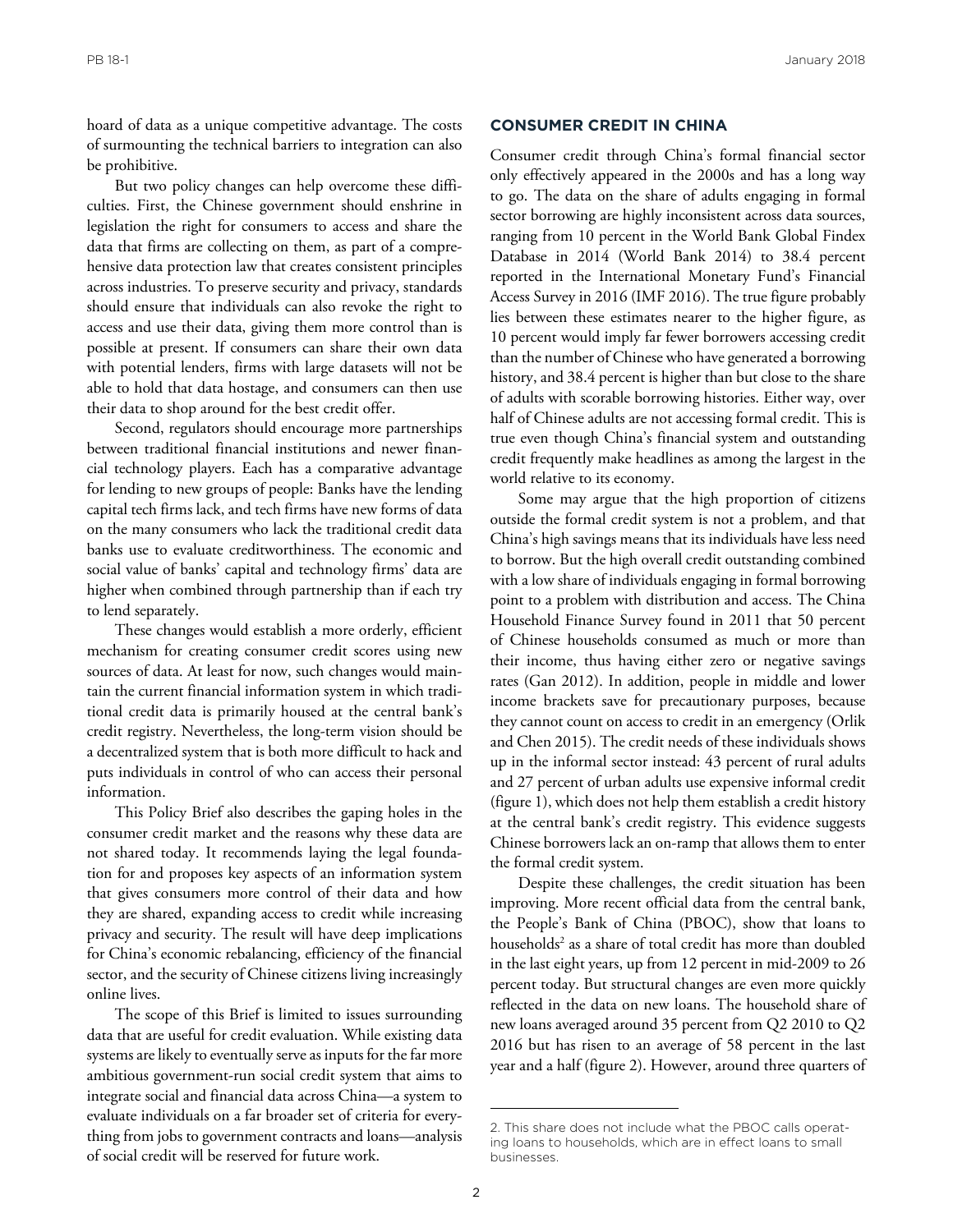

#### **Figure 1 Expensive informal borrowing is most common**

*Source:* China Household Finance Survey, 2012.



#### **Figure 2 Household share of new financial institution loans is ticking up**

*Sources:* People's Bank of China, Wind.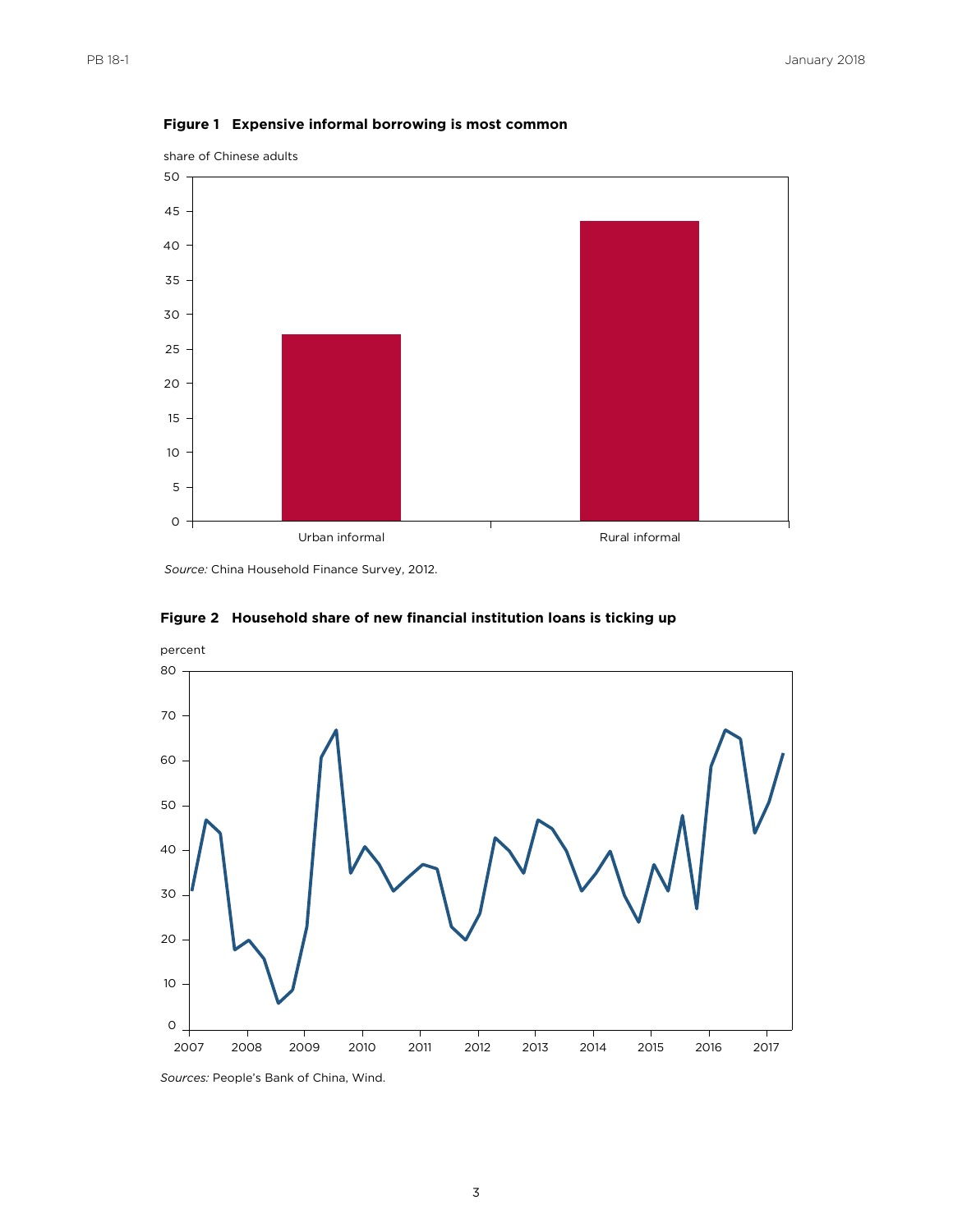outstanding loans to consumers from 2012 to 2016 were for mortgages, leaving only a small share for purchasing durable goods, home improvement, education, cash flow management, and other needs.

#### **CREDIT REPORTING AND SCORING**

Relatively low formal credit use stems from the difficulty of assessing the creditworthiness of those without borrowing histories. The United States has long dealt with credit reporting to alleviate this problem; even Abraham Lincoln, as an attorney prior to his presidency, provided information on the character and creditworthiness of individuals in Illinois for one of the earliest credit reporting firms in the 19th century (Olegario 2006). Credit reporting in the United States today is dominated by three private credit bureaus, known as National Credit Reporting Agencies (NCRAs): TransUnion, Equifax, and Experian. These bureaus aggregate data primarily from a variety of creditors, ranging from credit card issuers to collection agencies, that report on a voluntary basis, and most large lenders report their data to all three. Reporting to the NCRAs occurs through a standardized format and includes factors such as whether the account is past due, balances owed, received payments, and amount of available but unused credit (CFPB 2012, 14). The NCRAs make money by selling credit reports to potential lenders, but they also use the data to sell lists of potential consumers to lenders who can make pre-approved credit offers.

Credit scores in the United States, built on these credit reports and other data, constitute an essential piece of credit evaluation. Scores are typically quantified assessments of the risk of default by borrowers. Fair Isaac Corporation (FICO) has developed the most commonly used scores for consumer lending, but there are many players in this market, including the VantageScore jointly launched by the three largest NCRAs. Both the FICO score and VantageScore use only data from credit files, which can but rarely do include some alternative data such as payments on utility and cell phone bills.3 US lenders, both newer financial technology—or fintech—players and traditional firms, often develop their own scoring methodologies that include data beyond credit

files. In addition, newer entrants such as ZestFinance and incumbents such as FICO are developing new scoring methodologies based on broader sets of "alternative data," potentially increasing the number of consumers who can be given a credit score. However, even with this long history and ubiquitous reporting, one in five American adults is either invisible to the credit reporting system or lacks sufficient information to calculate a score (CFPB 2015). In China, the proportion of adults without a score is over three times that amount.

China established its first credit registry less than 20 years ago with a pilot program in Shanghai that has since developed into its main credit information source: the Credit Reference Center at the People's Bank of China (CCRC). It is the largest credit system in the world, with records on over 830 million individuals as of May 2015,<sup>4</sup> but as noted above only around 300 million people have enough information in their files to generate a credit score. As the CCRC has developed, it has added reporting from beyond banks to include many types of licensed financial institutions and some administrative data centers. However, turf battles have made it difficult to convince other government departments to share their data.<sup>5</sup> The scope of included information remains limited today.

To facilitate the development of credit scores and add more types of data to credit evaluation, the PBOC issued eight provisional permissions in January 2015 for private companies, including affiliates of Internet giants Alibaba and Tencent as well as financial services giant Ping An, to set up credit evaluation services. The hope was that these firms would use their stores of data and technical prowess to provide credit scores for their customers and thereby encourage lending to those without credit access. Firms had six months to set up their systems and earn final approval, but almost three years later the permissions for these credit services remain temporary. PBOC officials have so far refused to give full licenses to these firms, arguing that they have not fulfilled the requirements, but the companies believe they are making progress. The existing players' regulatory status is thus in a state of regulatory limbo, but the market is still expanding rapidly.

Of the eight firms that received permissions, Ant Financial's Sesame Score is the most popular, with around 260 million users as of July 2017.<sup>6</sup> It uses data primarily from

<sup>3.</sup> Barrett Burns, "Avoid alternative facts about alternative data," VantageScore: The Score Monthly Credit Scoring News, March 2017, https://thescore.vantagescore.com/ [article/327/avoid-alternative-facts-about-alternative-data](https://thescore.vantagescore.com/article/327/avoid-alternative-facts-about-alternative-data)  (accessed on December 29, 2017); and Scott Zoldi, Andrew Jennings, and Brian Kinch, "Truth Squad: Does VantageScore [Use Alternative Data?" FICO, January 16, 2017, http://www.](http://www.fico.com/en/blogs/risk-compliance/truth-squad-does-vantagescore-use-alternative-data/) fico.com/en/blogs/risk-compliance/truth-squad-doesvantagescore-use-alternative-data/ (accessed on December 29, 2017). FICO reports that only around 2.5 percent and 2.4 percent of Americans have telecom and utility payment data in their credit files, respectively.

<sup>4.</sup> Author interview with Shanghai Credit Information Services, May 2015.

<sup>5.</sup> Author interview with former State Council Informatization Office official, December 2016.

<sup>6.</sup> Cate Cadell and Shu Zhang, "No More Loan Rangers? Beijing's Waning Support for Private Credit Scores," Reuters,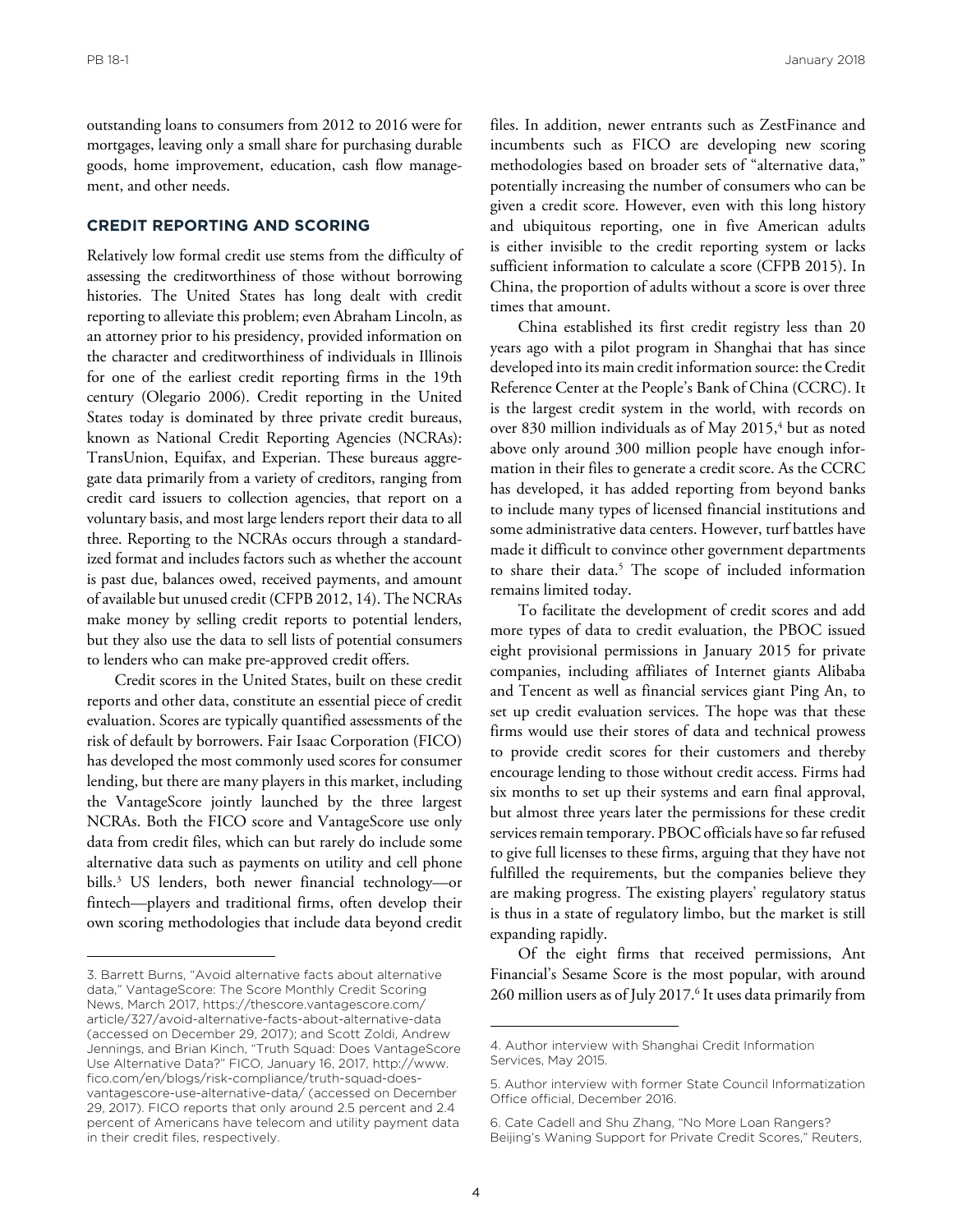Alibaba/Ant Financial Services, evaluating users on their identity (information such as education history and multiple forms of contact information), ability to keep promises (bill payments), social network (primarily those sending and receiving payments on Alipay), credit history, and online shopping activity.7 The service has aggressively expanded beyond credit provision to serve as a stand-in for an individual's trustworthiness, with uses for everything from online dating to shorter waits for security at Beijing's airport.<sup>8</sup>

### **There is great potential in China to use alternative data beyond traditional information such as borrowing history for credit scoring.**

Regulators, however, are not satisfied. Interviews with current and former PBOC officials suggest that the pervasive use of the Sesame Score as a proxy for trustworthiness, far beyond the intention to help in the provision of credit, is viewed as an overreach of the credit scoring authority. Another issue that applies to all eight firms is the siloed nature of the data used to generate their scores. PBOC officials found that scores for the same individuals were not consistent between the eight firms and could be associated more with the customer's use of the firm's other products rather than their underlying creditworthiness.<sup>9</sup> Furthermore, the PBOC is worried about market distortions from granting the right to give credit scores to companies engaged in lending, ecommerce, and social media businesses, rather than the international norm of independent firms providing scores. If the users of one Internet platform are able to obtain cheaper credit simply because they use that platform's other services, rather than because they are more creditworthy, then credit scores become distorted.

Officials have thus hinted that only a single final license may be granted to a new system called "Xinlian," which loosely translates to "Credit Link," under the National Internet Finance Association (NIFA), an industry association that the PBOC tasked with some regulatory and standard-setting functions. Member firms like Ant Financial, Tencent, Ping An, and CreditEase are shareholders. Granting the single license to the NIFA would be consistent with PBOC objectives for market development and recent moves to increase government control over Internet finance firms. While ownership structure and a focus on data from microlenders and peer-to-peer and consumer lenders have been announced,<sup>10</sup> it is not yet clear what other types of data the reporting system will include or how it will work.

Despite these political economy issues, there is great potential in China to use alternative data beyond traditional information such as borrowing history for credit scoring. Alternative data are especially relevant in China, where people are increasingly leading online lives. Mobile phones are used by 724 million Chinese to access the Internet, leaving a digital trail of their financial situation and trustworthiness that can be used by lenders (CNNIC 2017). A lender using alternative data can provide credit to creditworthy customers whom banks may turn down for lack of a credit history. For example, the Entrepreneurial Finance Lab (EFL), based in Cambridge, MA, has facilitated over \$1 billion in loans around the world to 700,000 people, thanks to its credit scoring models based on psychometric information rather than solely relying on traditional metrics.<sup>11</sup> In Peru one test of the EFL's methodology found that adding its alternative metrics to traditional data can allow lending volumes to increase by 140 percent without increasing default rates, or can cut the default rate for the same amount of loans in half.12

A study by Bjorkegren and Grissen (2015) found that mobile phone data can predict loan default nearly as well as

[July 4, 2017, https://www.reuters.com/article/ant-financial](https://www.reuters.com/article/ant-financial-credit/no-more-loan-rangers-beijings-waning-support-for-private-credit-scores-idUSL3N1JO05W)credit/no-more-loan-rangers-beijings-waning-supportfor-private-credit-scores-idUSL3N1JO05W (accessed on December 29, 2017).

<sup>7. &</sup>quot;Personal Credit: Sesame Score," Zhima Credit, 2017, https://www.xin.xin/#/detail/1-2 (accessed on November 29, 2017).

<sup>8.</sup> The airport program is no longer in operation.

<sup>9.</sup> Cate Cadell and Shu Zhang, "No More Loan Rangers? Beijing's Waning Support for Private Credit Scores," Reuters, [July 4, 2017, https://www.reuters.com/article/ant-financial](https://www.reuters.com/article/ant-financial-credit/no-more-loan-rangers-beijings-waning-support-for-private-credit-scores-idUSL3N1JO05W)credit/no-more-loan-rangers-beijings-waning-supportfor-private-credit-scores-idUSL3N1JO05W (accessed on December 29, 2017).

<sup>10.</sup> Zhang Yuzhe and Lui Xiao, "China's First Centralized Online Personal Credit Database Takes Shape," Caixin Global, [January 5, 2018, https://www.caixinglobal.com/2018-01-05/](https://www.caixinglobal.com/2018-01-05/chinas-first-centralized-online-personal-credit-database-takes-shape-101194124.html) chinas-first-centralized-online-personal-credit-databasetakes-shape-101194124.html (accessed on January 8, 2018). The PBOC announced Xinlian's application for a personal credit evaluation system license but has not yet made a decision.

<sup>11.</sup> Olga Kharif, "No Credit History? No Problem. Lenders Are Looking at Your Phone Data," Bloomberg News, November 25, 2016, https://www.bloomberg.com/news/ [articles/2016-11-25/no-credit-history-no-problem-lenders](https://www.bloomberg.com/news/articles/2016-11-25/no-credit-history-no-problem-lenders-now-peering-at-phone-data)now-peering-at-phone-data (accessed on January 3, 2018).

<sup>12.</sup> Entrepreneurial Finance Lab and Equifax, "EFL Case Study: Using the EFL Score to Enhance Credit Bureau Data," Entrepreneurial Finance Lab, 2014, https://web.archive. [org/web/20160624161540/https://www.eflglobal.com/wp](https://web.archive.org/web/20160624161540/https://www.eflglobal.com/wp-content/uploads/2014/09/EQUIFAX-Case-Study-2014.pdf)content/uploads/2014/09/EQUIFAX-Case-Study-2014.pdf (accessed December 2016).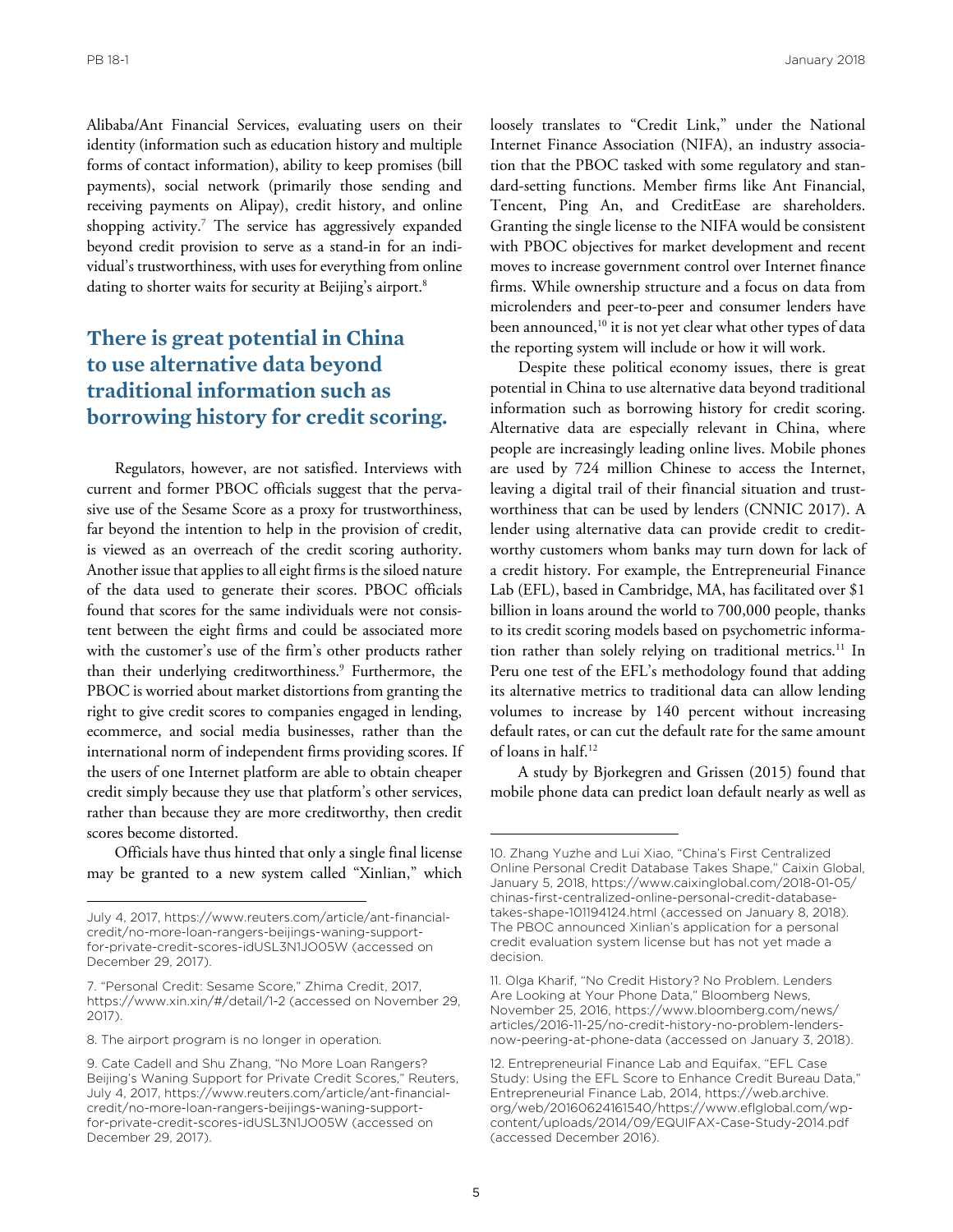PB 18-1 January 2018

traditional credit scores, as such data can give a rich picture of potential borrowers' behavioral patterns, from whether their calls to others are returned (indicating potentially stronger social capital and thus entrepreneurial opportunities) to whether they keep sufficient airtime credit or often let it run to zero. A key benefit of alternative data is their usefulness in ascertaining the willingness, not just the ability, to pay. Many defaults in China result from a lack of willingness to pay, and a simple check of income or consistency of payments from past loans with collateral, such as mortgages, may not be enough to accurately evaluate the risk of a loan.

#### **CHALLENGES TO SHARING CONSUMER DATA**

The key reasons for the limited information exchange to date in China involve the economic incentives of data holders, legal concerns, and logistical challenges to integrating data from many small lenders. On the economic side, financial firms wary of competition elect not to share data except as required by PBOC regulations. Among the ecommerce, social, search, and Internet finance giants, data sharing is virtually nonexistent because each entity considers its data and users as essential to its competitive advantage. Alibaba Group CEO Daniel Zhang remarked that "data is the blood of the new economy."13 But high-ranking officials assert that it is difficult to get this blood to flow between systems that currently function as if they were isolated data islands.<sup>14</sup>

From a market structure standpoint, the Chinese Internet market is an oligopoly: Tencent, Alibaba, Baidu, and to some extent Ping An dominate distinct but often overlapping sectors of the online economy, and each is expanding into new territory to raise the value of its network. Data and users gathered in one market serve as leverage to gain traction in another, increasing the private value of holding onto that data and reducing the probability that the market will be able to generate the beneficial effects and social returns that come from sharing data between the disparate platforms that these companies control.

On the legal front, China lacks a unified legal framework to define what kinds of data on individuals can be collected and by whom, how it can be processed, and with whom it can be shared. Even the powerful National Development and Reform Commission, which has a clear mandate from China's State Council to gather government and third-party data to implement a "social credit system" to evaluate citizens,<sup>15</sup> seems paralyzed in some of its data gathering and merging efforts by the legal uncertainty.16 Ant Financial has reported difficulty in getting telecom firms to share data that would be helpful for credit scoring, citing legal uncertainty.

Part of the difficulty lies in the legal classification of data gathering firms like Ant Financial that cross industry boundaries. Internet and ecommerce firms fall under many of the data restrictions of telecoms, but they also share data with their finance subsidiaries. These fall under a different data privacy regime determined by financial regulators.<sup>17</sup> The National People's Congress has debated a draft of new privacy legislation for years, but the draft will need to be finalized and have implementing rules to have teeth. Uncertainty about the final form of privacy legislation will stymie efforts to create any durable data-sharing agreement, as it will be difficult to get clear guidance on legality from the multitude of regulators operating under disparate legal frameworks until the overall legislation is finalized. For now, such legal uncertainty has resulted in a dichotomy: Smaller firms, operating under the radar of the authorities, are able to buy up enormous sets of leaked or stolen data on the black market, but larger firms, more mindful of their reputations, are cautious with data sharing.

Logistically and technically, it would be relatively simple to integrate data completely with telecom firms, since the market is highly concentrated and contains data already linked to individuals' national identification numbers. Data from microloan companies and peer-to-peer lenders present a logistical challenge, however. There were 8,610 microloan companies and around 2,000 peer-to-peer lenders in China at the end of September 2017, together holding over RMB 2 trillion in outstanding loans.<sup>18</sup> If the data these companies and platforms hold could be aggregated and integrity assured, they would be highly valuable for calculating credit scores. But as of now, a separate data-sharing deal would need to be made with each of these companies, as they are primarily regulated at the local level (Du 2010, 7–8). To make matters

18. People's Bank of China 2017 and Online Lending House.

<sup>13. &</sup>quot;Five Reasons Why Alibaba Is a Data (Not E-Commerce) Company," Alizila, October 17, 2016, http://www.alizila.com/ [five-reasons-why-alibaba-is-a-data-company/ \(accessed on](http://www.alizila.com/five-reasons-why-alibaba-is-a-data-company/)  December 29, 2017).

<sup>14.</sup> Xiaoling Wu, "**吴**晓灵:大数据征信应坚持独立第三方 **否**则行 为扭曲," *Caixin Media*, December 3, 2016, http://topics.caixin. [com/2016-12-03/101022700.html \(accessed on January 27,](http://topics.caixin.com/2016-12-03/101022700.html)  2017).

<sup>15.</sup> The system also aims to evaluate enterprises, professionals, and government officials, with a scope far beyond a typical financial understanding of creditworthiness.

<sup>16.</sup> Current and former officials at the National Development and Reform Commission, State Council, and PBOC who are familiar with the efforts support this assessment (multiple author interviews during 2016–17).

<sup>17.</sup> Hudson Lockett, "In-depth: Chinese e-commerce's rush into online finance could put countless users' data at risk," *China Economic Review*, September 2015, http://www.chi[naeconomicreview.com/chinese-e-commerces-rush-online](http://www.chinaeconomicreview.com/chinese-e-commerces-rush-online-finance-could-put-countless-users-data-risk)finance-could-put-countless-users-data-risk (accessed on January 3, 2018).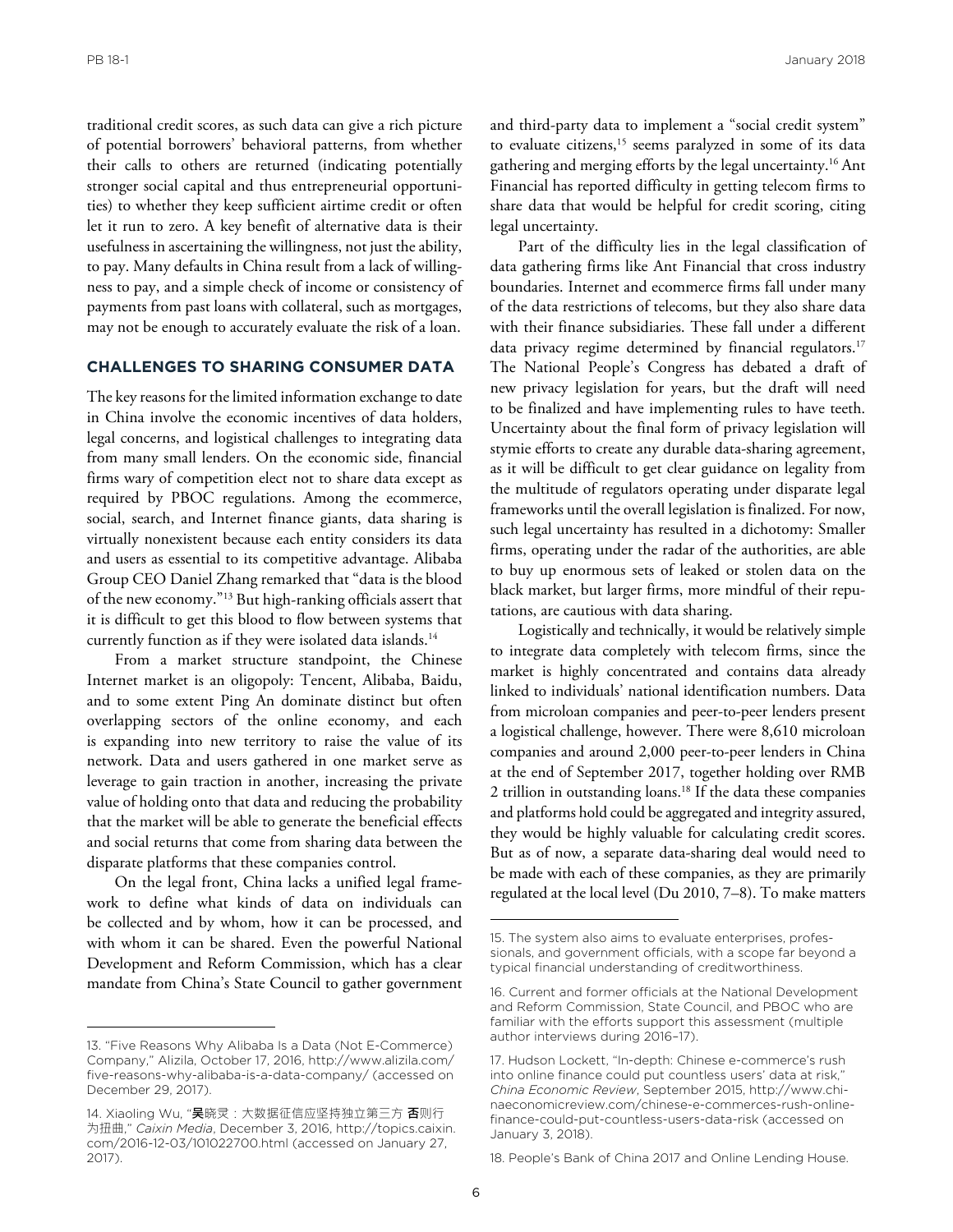PB 18-1 January 2018

worse, peer-to-peer lenders have a high failure rate and are not yet effectively regulated. Therefore, they cannot guarantee reliable data, and it is not clear if they can be trusted with the sensitive data they would acquire in a reciprocal data-sharing system. These challenges would require an approach based on aggregating data from the largest, most proven players first, possibly with the cooperation of local regulatory authorities eager to reduce the risk of lending in their jurisdiction. The cost to put such a system in place, however, would probably be unworkable for most of the smaller lenders and peer-to-peer lenders in the short term.

#### **A WORKABLE SOLUTION**

There is no ideal credit reporting structure internationally or in other countries that China could simply emulate. For example, the system in the United States relies on three centralized private credit bureaus over which consumers have virtually no control.<sup>19</sup> It is error prone, misses 20 percent of the adult population, and has suffered data breaches exposing about half of the population to severe risk of identity theft. China has the potential to leapfrog the shortcomings of existing systems and become a pioneer in credit reporting.

The Chinese system should incorporate not only traditional credit data but also alternative data such as telecom and rent payments to move those who lack a traditional credit history into the reporting system more quickly. It should simultaneously increase security, break down barriers to sharing data that could be combined, and preserve privacy, in part by permitting analysis of a person's data solely at that individual's request. It should leverage the enormous stores of data on consumers and the low-cost capital of banks for financial inclusion. A longer-term ideal would include data ownership for consumers, helping them to profit from the myriad uses of data they currently cannot control, which would benefit them far beyond gaining credit.

The ideal system should begin with EU-type laws that require that consumers have access to data on themselves. Such laws should be part of the data protection legislation that emerges in the coming years from the National People's Congress. A unified legislative basis would provide for more consistent treatment of data across industries, something sorely lacking in today's hodgepodge of rules and regulations by departments with often overlapping jurisdictions. The laws should ensure that data is available to consumers

19. The US credit bureaus gather their data in many ways but primarily through reciprocity. One must report data in exchange for being able to see the data from other providers. The numerous credit reporting regulations provide for consumer input mainly for disputing claims and accessing their credit reports but not on what types of data are included.

and third-party applications through industry-based standardized application programming interfaces (APIs), an approach used across the world in financial sector data integration efforts. Consumers could then give or revoke explicit permission to data holders to share specific types of data temporarily with potential lenders through an online portal or application on their phone.

For data sharing to become more secure and less tangled in the black market, officials will need to massively step up enforcement of these laws. Such a move is long overdue, as even the most conservative estimates for losses due to theft of personal information in China, based only on reported crimes, run over US\$13 billion and are likely many magnitudes larger.<sup>20</sup> If effectively implemented and enforced, these laws and standards would help individuals combine the various data islands that hold information on them to get a better deal on credit by shopping their data around for loans across credit providers. A lender could request access to a borrower's record at the central bank's repository, their deposit records from their online banking, income records with the local government, social data from Tencent, payments data from Ant Financial, and any applicable borrowing history from a small lender, all through the same system.

Less comprehensive versions of such systems already exist for some types of government data. For example, individuals can request online access to their central bank credit reports and accounts like social security contributions. Evidence suggests that individuals in China are willing to engage in such sharing when they trust the lender. In a 2016 survey of Chinese millennials, only 17 percent were concerned with sharing data when interacting with a financial institution known to them.21 Since no industry player would have a stranglehold on the data they amass, competition would rise in the financial sector and other sectors in which data play a key role. However, individuals will need a great deal of education on how to avoid sharing their data with malicious actors, and whatever technical systems result will require significant investments in cybersecurity to ensure they are not used as gateways to attack companies' systems. But this kind of education and concerns over cybersecurity are not new; they are essential to ensuring that the increasingly digital, data-driven future is secure.

To design the technical aspects of these systems, Chinese officials should explore promising models for customer data

<sup>20.</sup> Adam Minter, "Chinese Learning the Value of Privacy," *Japan Times*, March 25, 2017, https://www.japantimes.co.jp/ opinion/2017/03/25/commentary/world-commentary/ [chinese-learning-value-privacy/ \(accessed on January 3,](https://www.japantimes.co.jp/opinion/2017/03/25/commentary/world-commentary/chinese-learning-value-privacy/)  2018).

<sup>21.</sup> Kapronasia and The Disruption House 2016.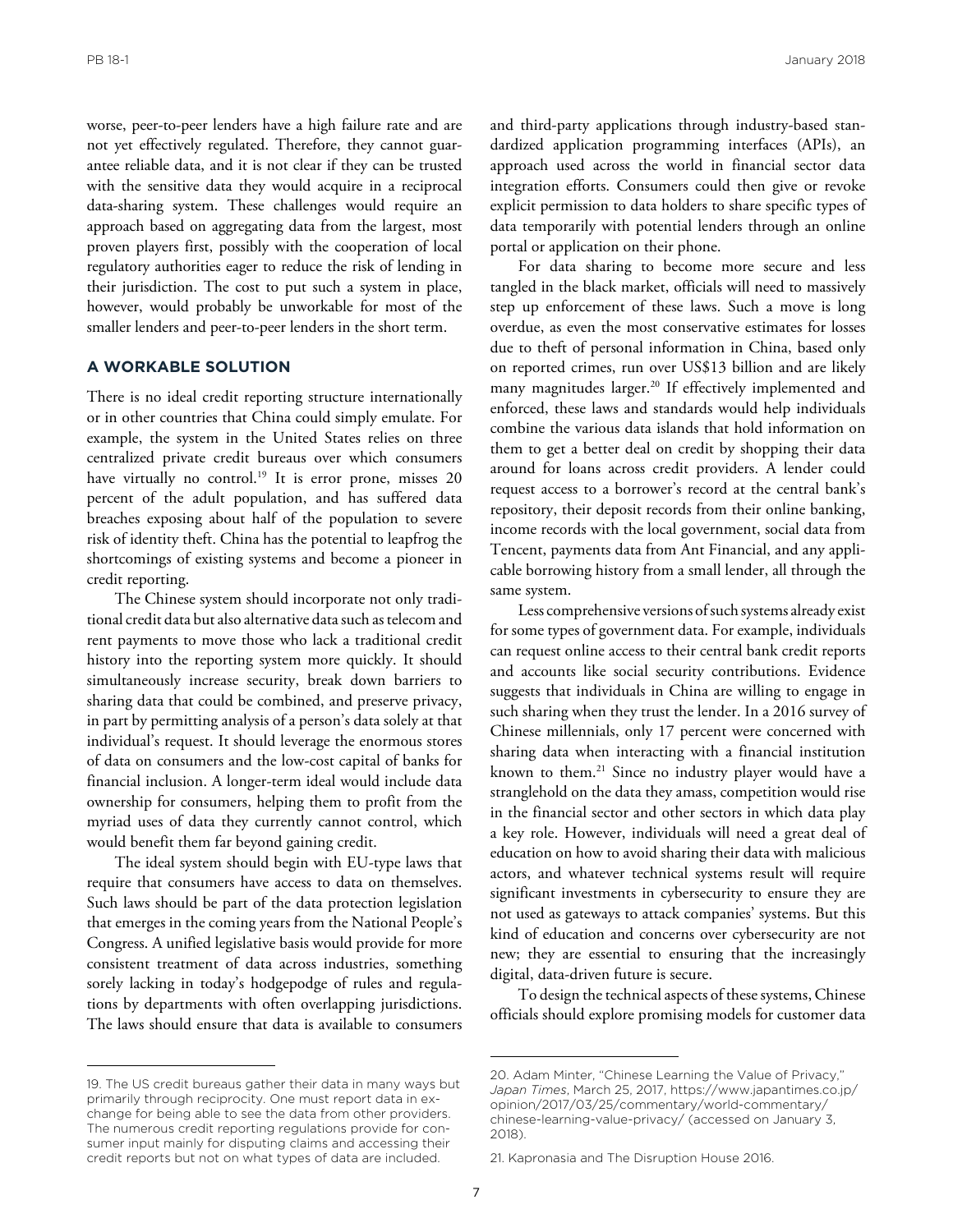PB 18-1 January 2018

ownership, many of which rely on blockchain technology. Blockchains permit individuals to provide limited access to applications or firms that request their data, store it in a decentralized manner, and even to charge for this access. One of the most important benefits is that unlike traditional credit bureaus, blockchains do not store data on all users in one central location that serves as a honeypot for hackers. The decentralized design can reduce the risk of cyberattacks like the Equifax hack in the United States that exposed

## **Chinese officials should explore promising models for customer data ownership, many of which rely on blockchain technology.**

almost 150 million individuals' personal information and put them at risk of fraud for the rest of their lives. The user interface could resemble the privacy settings of an iPhone, which allow the user to control access of specific applications to specific data under certain conditions rather than the unclear and excessively long user agreements that tend to accompany Internet services today.

The difficulty of implementing such data-sharing systems—and the distributed nature of the costs to do so will require years of building capacity. But governments around the world have decided to undertake the effort. The US Consumer Financial Protection Bureau (CFPB 2017) recently released principles to make data held by financial services providers available to consumers and parties such as data aggregators and fintech firms that individuals can authorize to access their data.<sup>22</sup> The European Union's Revised Payment Services Directive now has a set of technical standards for implementation of similar ideas, the United Kingdom is promoting an open banking standard, and Japan's recently revised banking law pushes banks to open their data to certain authorized parties through open APIs. These efforts remain fraught with inconsistencies, with some banks openly embracing data availability for developers of fintech products and others dragging their feet over legitimate issues of data security and liability. Once these data policies in other countries enter into force, China should carefully watch their effect on fintech players, traditional financial institutions, and consumers. It can then incorporate lessons drawn from international experience with various approaches into its own system.

In the near term, regulators should continue to encourage deeper collaboration between traditional financial intermediaries and the technology and fintech firms aiming to capture a piece of China's enormous financial market. Each has a complementary competitive advantage. The traditional firms have the most access to cheap, stable capital in the form of their depositor base and strength in capital markets. Technology and fintech firms have the most access to the alternative data that can help reduce borrowing costs and credit rationing for the people yet to be fully integrated into the formal credit system.

Such partnerships could also help with a key risk once loans are granted: tracking the funds to ensure they are used for the intended purpose rather than for risky or illegal purposes such as funding part of a mortgage down payment or engaging in speculative investment. Since the funds can pass through multiple payment providers before ultimately being used, tracking their usage would require different types of financial intermediaries to collaborate closely. The recent move to process nonbank payments such as those through Alipay with a central clearinghouse run by the central bank could facilitate this tracking because the data for such payments would be in one place. Systems built on collaboration and tracking could even allow for the direct transfer of funds from lender to the seller or service provider in a sort of escrow arrangement with the borrower's confirmation and consent. The corresponding reduction in risk after the loan has been granted could lead to further reductions in financing costs beyond that achieved from the previous recommendation that lowers risk by evaluating borrowers more effectively.

Another beneficial step would be to further develop the market for asset-backed securities, allowing the fintech firms to originate loans to consumers and sell these loans to traditional financial institutions. To avoid the obvious incentive problems of the subprime crisis of the late 2000s in the United States, originators should have skin in the game, for example through holding significant shares of the equity tranche of any securities issued. This method leverages the capital and portfolio management tools of incumbents and maximizes the impact of including the data and scoring methodologies that fintech firms are developing.

Some may argue that such models hold back innovation by entrenching certain advantages of incumbent financial providers, but the risk of excessively rapid growth and new players in the financial services sector, more so than in other areas of electronic commerce, can have economywide implications. Partnerships between incumbents and newcomers allow learning on both sides: Through market forces, incumbents increase their efficiency, and newcomers learn how to better manage risk. As the market adapts, those who raise their efficiency most consistently should see their market share rise accordingly.

The addition of consumer data access and increased

<sup>22.</sup> The Dodd-Frank Act's Section 1033 charged the CFPB to formulate rules to ensure consumer access to financial data.